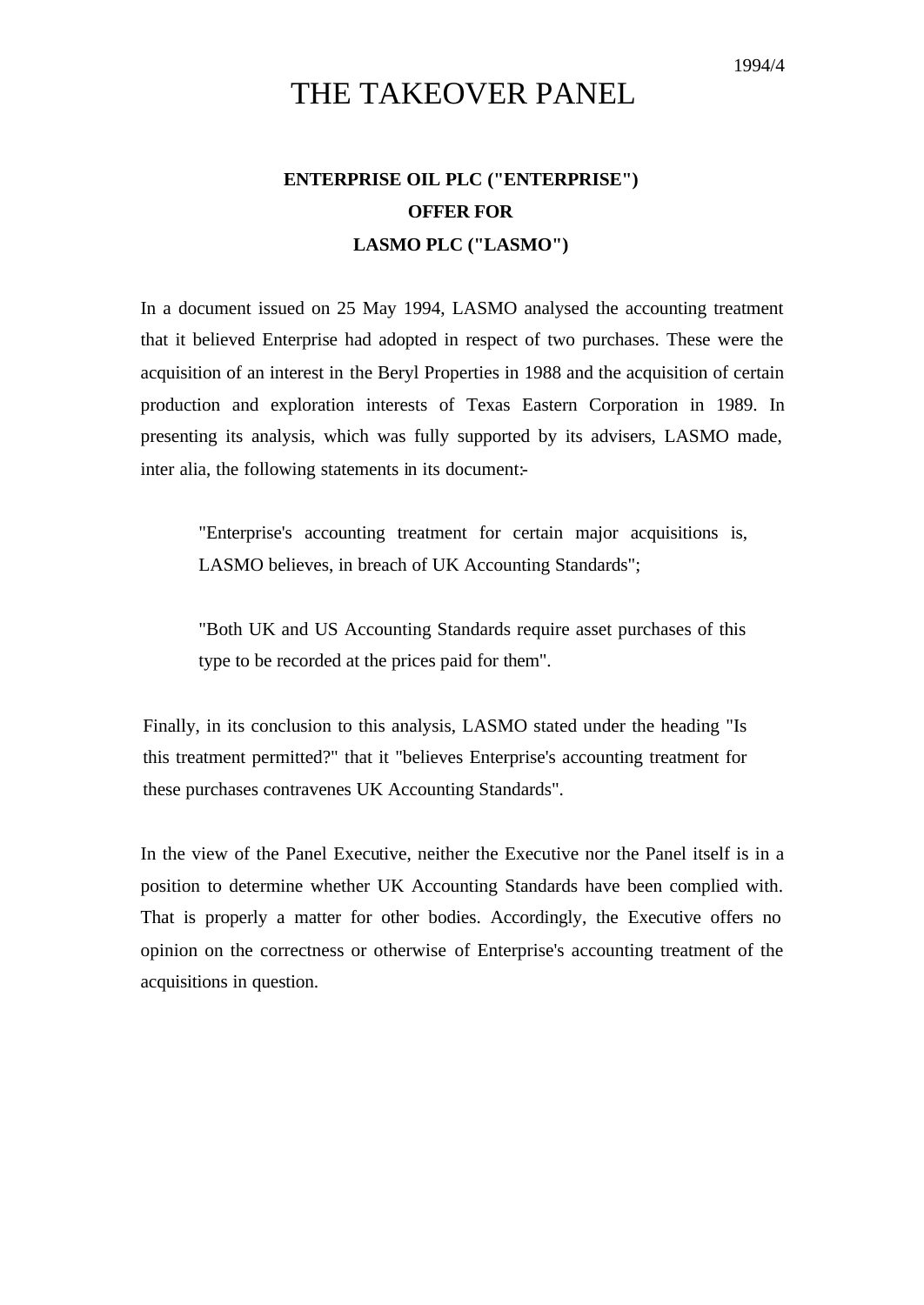There is no dispute between the parties that it is permissible to raise questions about the accounting treatment of another party. LASMO and its advisers are therefore entitled to address this issue by raising pertinent questions which shareholders are invited to consider. However, Enterprise rejects the conclusion reached by LASMO and contends that LASMO has not complied with General Principles 5 and 6 of the Code.

General Principles 5 and 6, which are given more detailed effect in Rules 19.1, 19.2 and 19.3, in essence require that documents should be prepared with the highest standards of care and accuracy by the relevant companies and their advisers, and that care must be taken not to make statements which may mislead shareholders or the market. These General Principles and Rules are attached as an Appendix to this statement.

The Executive accepts that in a contested offer there is inevitably a debate between parties in which shareholders' attention is drawn to the implications of particular information or analysis. In general, the Executive will not seek to interfere in the dynamics of such a debate, considering that it is for the parties to state their case and to rebut arguments with which they disagree. Nevertheless, while it may be acceptable to express views in strong terms, the Executive also believes that tendentious and excessive claims and allegations should be avoided.

The Executive has discussed the precise points (relating to the acquisitions mentioned above), which are extremely complex, with both Enterprise and LASMO and their respective advisers.

The Executive, as stated above, cannot express an opinion in relation to the accounting treatment adopted by Enterprise and LASMO's view of such treatment. However, the Executive believes on the basis of its discussions with and information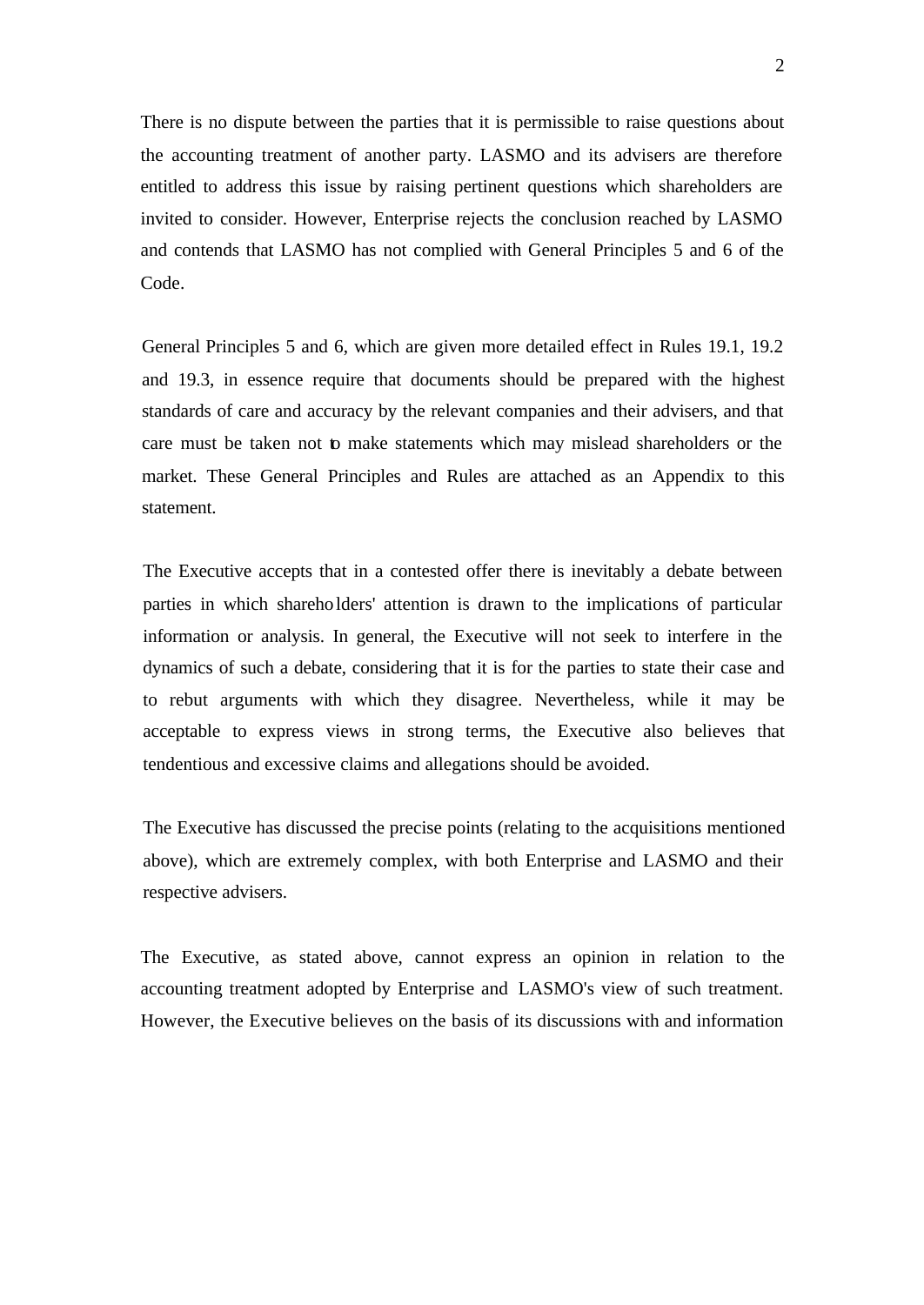provided by both parties that, given the seriousness of the allegation that Enterprise's accounts (which received unqualified audit opinions throughout the relevant period) contravened UK Accounting Standards, Lasmo should have noted the possibility of alternative views or its conclusion should have been expressed in less definitive terms. This means that the conclusion in question, coupled with the other statements quoted above, is stronger than the Executive considers acceptable in the circumstances. Consequently, the Executive has requested that LASMO refrain from repeating the conclusion in these terms.

The Executive accepts that LASMO believes it complied fully with the Code in the preparation of the document. Further, if the application of the General Principles is considered against this background of uncertainty, it is possible to argue that the conclusion may have been misleading but, in the context of the document as a whole, the Executive cannot be satisfied that this is the case.

In making this statement, the Executive's intention is to clarify its views on the limits which parties to takeovers should observe in making statements in documents. It is content that critical analyses may be made available to shareholders to enable them to assess the arguments but wishes to make it clear that excessive or emotive claims should normally be avoided in order to ensure a fair presentation to shareholders.

3 June 1994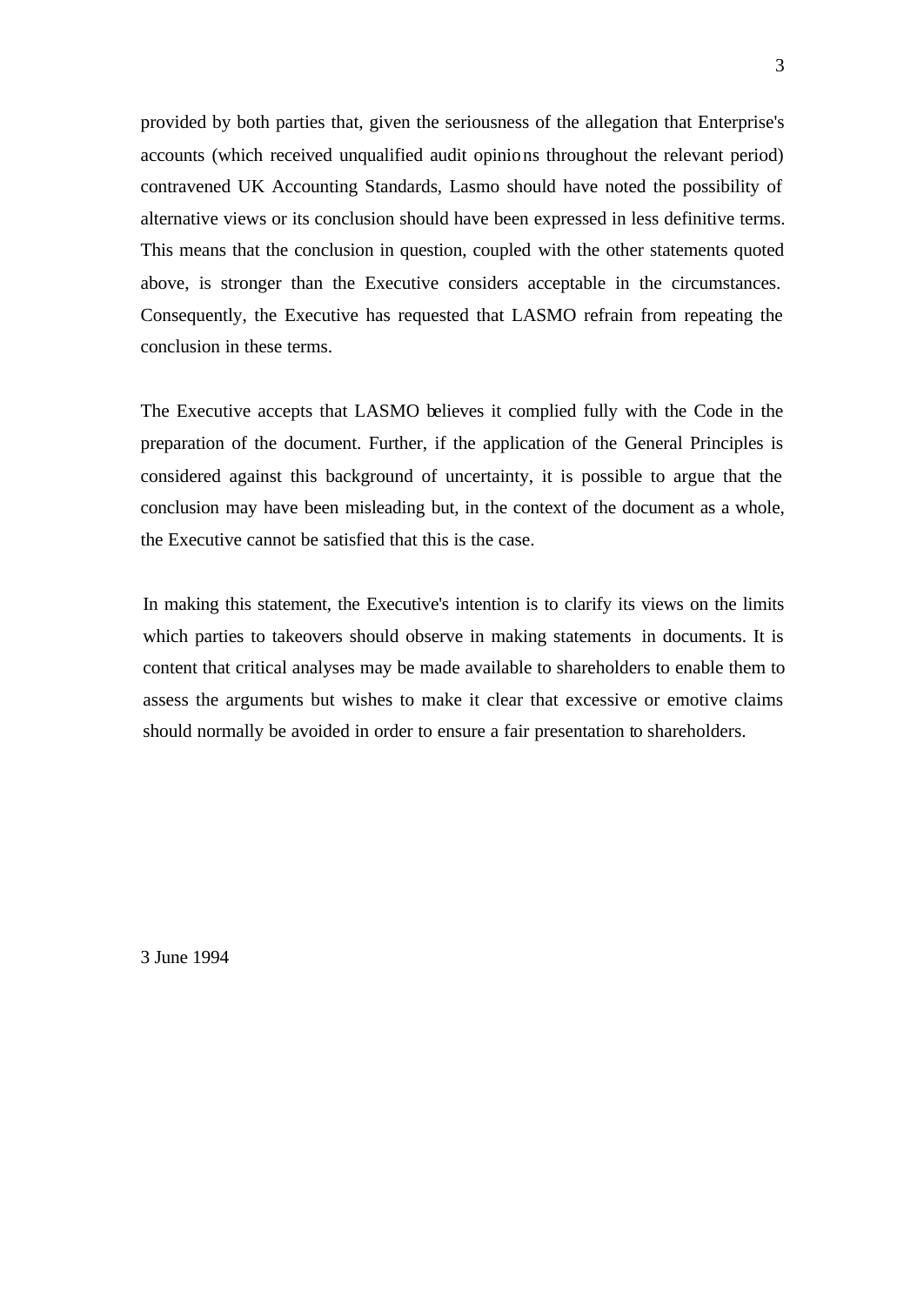#### **APPENDIX**

### **GENERAL PRINCIPLES**

5. Any document or advertisement addressed to shareholders containing information or advice from an offeror or the board of the offeree company or their respective advisers must, as is the case with a prospectus, be prepared with the highest standards of care and accuracy.

6. All parties to an offer must use every endeavour to prevent the creation of a false market in the securities of an offeror or the offeree company. Parties involved in offers must take care that statements are not made which may mislead shareholders or the market.